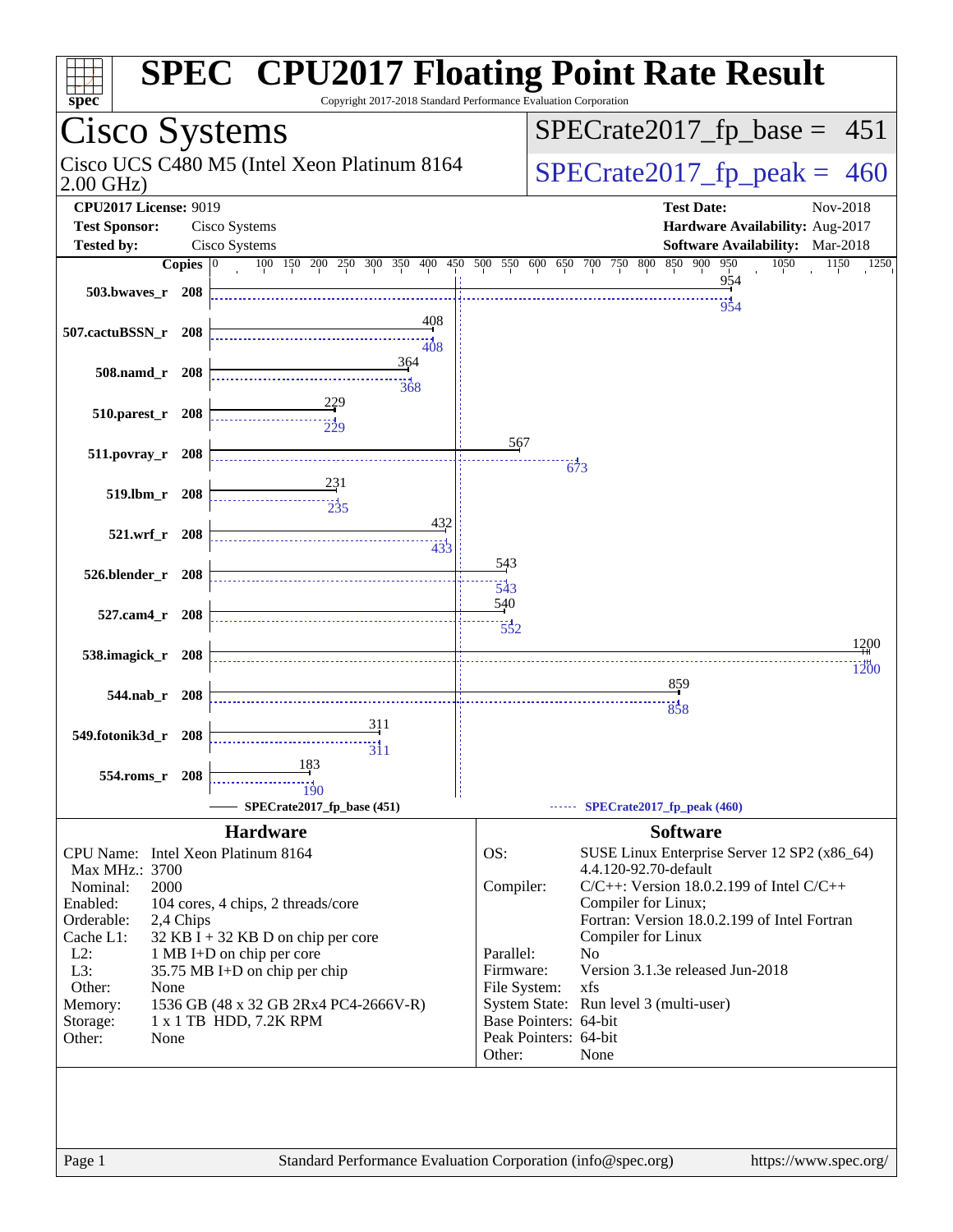

Copyright 2017-2018 Standard Performance Evaluation Corporation

## Cisco Systems

2.00 GHz) Cisco UCS C480 M5 (Intel Xeon Platinum 8164  $\vert$  [SPECrate2017\\_fp\\_peak =](http://www.spec.org/auto/cpu2017/Docs/result-fields.html#SPECrate2017fppeak) 460

 $SPECTate2017_fp\_base = 451$ 

**[Tested by:](http://www.spec.org/auto/cpu2017/Docs/result-fields.html#Testedby)** Cisco Systems **[Software Availability:](http://www.spec.org/auto/cpu2017/Docs/result-fields.html#SoftwareAvailability)** Mar-2018

**[CPU2017 License:](http://www.spec.org/auto/cpu2017/Docs/result-fields.html#CPU2017License)** 9019 **[Test Date:](http://www.spec.org/auto/cpu2017/Docs/result-fields.html#TestDate)** Nov-2018 **[Test Sponsor:](http://www.spec.org/auto/cpu2017/Docs/result-fields.html#TestSponsor)** Cisco Systems **[Hardware Availability:](http://www.spec.org/auto/cpu2017/Docs/result-fields.html#HardwareAvailability)** Aug-2017

### **[Results Table](http://www.spec.org/auto/cpu2017/Docs/result-fields.html#ResultsTable)**

|                  | <b>Base</b>                     |                |       |                |       | <b>Peak</b>    |              |               |                |              |                |              |                |              |
|------------------|---------------------------------|----------------|-------|----------------|-------|----------------|--------------|---------------|----------------|--------------|----------------|--------------|----------------|--------------|
| <b>Benchmark</b> | <b>Copies</b>                   | <b>Seconds</b> | Ratio | <b>Seconds</b> | Ratio | <b>Seconds</b> | <b>Ratio</b> | <b>Copies</b> | <b>Seconds</b> | <b>Ratio</b> | <b>Seconds</b> | <b>Ratio</b> | <b>Seconds</b> | <b>Ratio</b> |
| 503.bwaves_r     | 208                             | 2187           | 954   | 2187           | 954   | 2186           | 954          | 208           | 2186           | 954          | 2185           | 955          | 2188           | 953          |
| 507.cactuBSSN r  | 208                             | 646            | 407   | 645            | 408   | 643            | 409          | 208           | 645            | 408          | 645            | 408          | 646            | 408          |
| 508.namd_r       | 208                             | 546            | 362   | 543            | 364   | 543            | 364          | 208           | 537            | 368          | 537            | 368          | 537            | 368          |
| 510.parest_r     | 208                             | 2373           | 229   | 2370           | 230   | 2389           | 228          | 208           | 2381           | 229          | 2371           | 230          | 2380           | 229          |
| 511.povray_r     | 208                             | 858            | 566   | 857            | 567   | 856            | 567          | 208           | 723            | 672          | 722            | 673          | 721            | 673          |
| $519$ .lbm $r$   | 208                             | 947            | 232   | 948            | 231   | 948            | 231          | 208           | 933            | 235          | 932            | 235          | 932            | 235          |
| $521$ .wrf r     | 208                             | 1080           | 432   | 1079           | 432   | 1078           | 432          | 208           | 1077           | 433          | 1075           | 433          | 1076           | 433          |
| 526.blender r    | 208                             | 583            | 543   | 584            | 542   | 584            | 543          | 208           | 583            | 543          | 584            | 543          | 584            | 542          |
| $527.cam4_r$     | 208                             | 674            | 540   | 673            | 540   | 675            | 539          | 208           | 660            | 552          | 660            | 551          | 657            | 554          |
| 538.imagick_r    | 208                             | 433            | 1200  | 429            | 1210  | 430            | 1200         | 208           | 430            | 1200         | 432            | 1200         | 428            | 1210         |
| 544.nab r        | 208                             | 407            | 859   | 407            | 860   | 409            | 857          | 208           | 408            | 858          | 408            | 857          | 408            | 859          |
| 549.fotonik3d r  | 208                             | 2608           | 311   | 2602           | 312   | 2611           | 310          | 208           | 2615           | 310          | 2600           | 312          | 2606           | 311          |
| 554.roms r       | 208                             | 1809           | 183   | 1818           | 182   | 1808           | 183          | 208           | 1738           | 190          | 1743           | <b>190</b>   | 1747           | 189          |
|                  | $SPECrate2017$ fp base =<br>451 |                |       |                |       |                |              |               |                |              |                |              |                |              |

**[SPECrate2017\\_fp\\_peak =](http://www.spec.org/auto/cpu2017/Docs/result-fields.html#SPECrate2017fppeak) 460**

Results appear in the [order in which they were run](http://www.spec.org/auto/cpu2017/Docs/result-fields.html#RunOrder). Bold underlined text [indicates a median measurement](http://www.spec.org/auto/cpu2017/Docs/result-fields.html#Median).

### **[Submit Notes](http://www.spec.org/auto/cpu2017/Docs/result-fields.html#SubmitNotes)**

 The numactl mechanism was used to bind copies to processors. The config file option 'submit' was used to generate numactl commands to bind each copy to a specific processor. For details, please see the config file.

### **[Operating System Notes](http://www.spec.org/auto/cpu2017/Docs/result-fields.html#OperatingSystemNotes)**

Stack size set to unlimited using "ulimit -s unlimited"

### **[General Notes](http://www.spec.org/auto/cpu2017/Docs/result-fields.html#GeneralNotes)**

Environment variables set by runcpu before the start of the run: LD\_LIBRARY\_PATH = "/home/cpu2017/lib/ia32:/home/cpu2017/lib/intel64"

 Binaries compiled on a system with 1x Intel Core i7-6700K CPU + 32GB RAM memory using Redhat Enterprise Linux 7.5 Transparent Huge Pages enabled by default Prior to runcpu invocation Filesystem page cache synced and cleared with: sync; echo 3> /proc/sys/vm/drop\_caches runcpu command invoked through numactl i.e.: numactl --interleave=all runcpu <etc> Yes: The test sponsor attests, as of date of publication, that CVE-2017-5754 (Meltdown) is mitigated in the system as tested and documented.

**(Continued on next page)**

| Page 2<br>Standard Performance Evaluation Corporation (info@spec.org)<br>https://www.spec.org/ |
|------------------------------------------------------------------------------------------------|
|------------------------------------------------------------------------------------------------|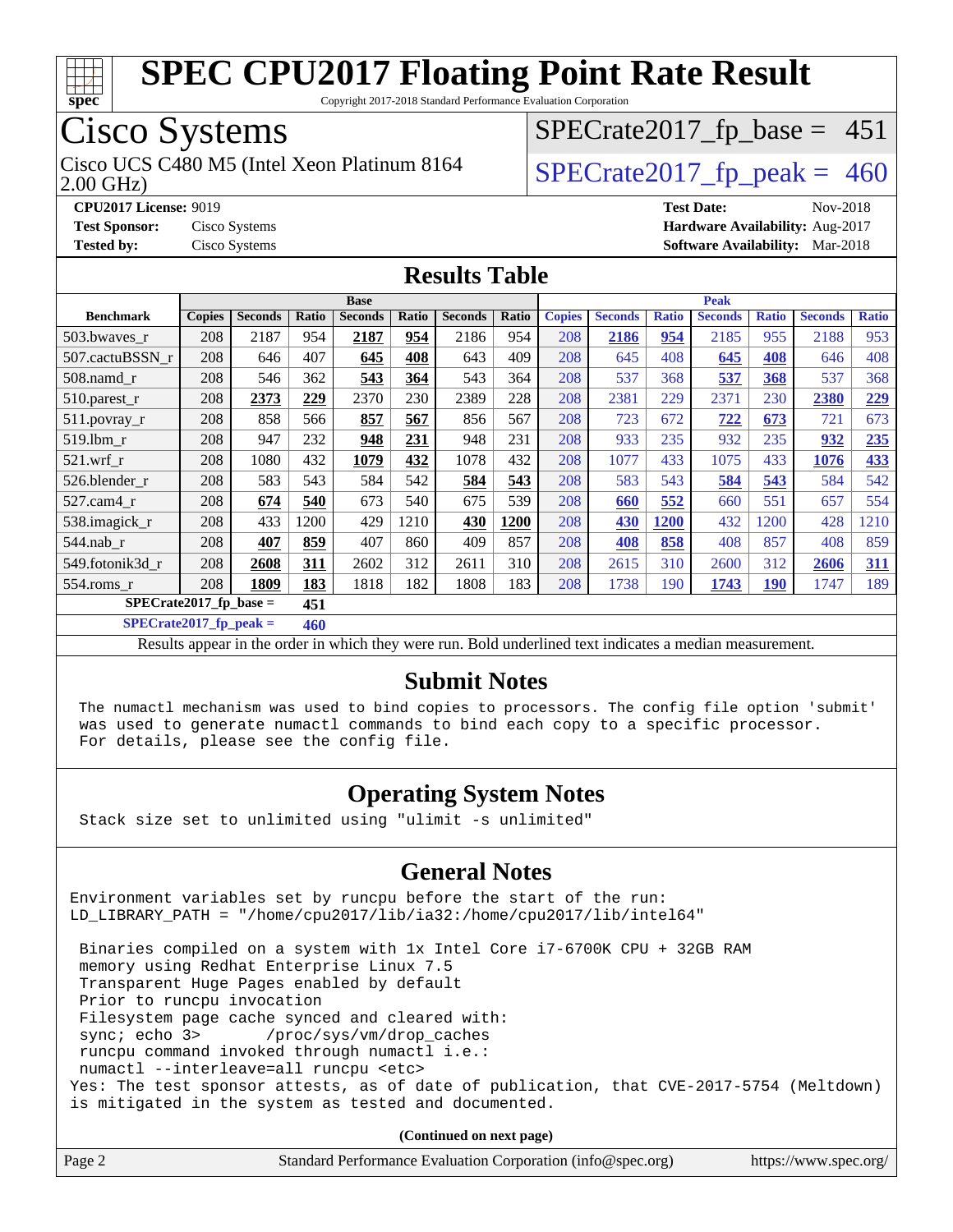

Copyright 2017-2018 Standard Performance Evaluation Corporation

## Cisco Systems

Cisco UCS C480 M5 (Intel Xeon Platinum 8164  $\vert$  [SPECrate2017\\_fp\\_peak =](http://www.spec.org/auto/cpu2017/Docs/result-fields.html#SPECrate2017fppeak) 460

 $SPECTate2017_fp\_base = 451$ 

2.00 GHz)

**[Tested by:](http://www.spec.org/auto/cpu2017/Docs/result-fields.html#Testedby)** Cisco Systems **[Software Availability:](http://www.spec.org/auto/cpu2017/Docs/result-fields.html#SoftwareAvailability)** Mar-2018

**[CPU2017 License:](http://www.spec.org/auto/cpu2017/Docs/result-fields.html#CPU2017License)** 9019 **[Test Date:](http://www.spec.org/auto/cpu2017/Docs/result-fields.html#TestDate)** Nov-2018 **[Test Sponsor:](http://www.spec.org/auto/cpu2017/Docs/result-fields.html#TestSponsor)** Cisco Systems **[Hardware Availability:](http://www.spec.org/auto/cpu2017/Docs/result-fields.html#HardwareAvailability)** Aug-2017

### **[General Notes \(Continued\)](http://www.spec.org/auto/cpu2017/Docs/result-fields.html#GeneralNotes)**

Yes: The test sponsor attests, as of date of publication, that CVE-2017-5753 (Spectre variant 1) is mitigated in the system as tested and documented. Yes: The test sponsor attests, as of date of publication, that CVE-2017-5715 (Spectre variant 2) is mitigated in the system as tested and documented.

### **[Platform Notes](http://www.spec.org/auto/cpu2017/Docs/result-fields.html#PlatformNotes)**

Page 3 Standard Performance Evaluation Corporation [\(info@spec.org\)](mailto:info@spec.org) <https://www.spec.org/> BIOS Settings: Intel HyperThreading Technology set to Enabled CPU performance set to Enterprise Power Performance Tuning set to OS Controls SNC set to Enabled IMC Interleaving set to 1-way Interleave Patrol Scrub set to Disabled Sysinfo program /home/cpu2017/bin/sysinfo Rev: r5797 of 2017-06-14 96c45e4568ad54c135fd618bcc091c0f running on linux-9r4j Sat Nov 3 17:18:12 2018 SUT (System Under Test) info as seen by some common utilities. For more information on this section, see <https://www.spec.org/cpu2017/Docs/config.html#sysinfo> From /proc/cpuinfo model name : Intel(R) Xeon(R) Platinum 8164 CPU @ 2.00GHz 4 "physical id"s (chips) 208 "processors" cores, siblings (Caution: counting these is hw and system dependent. The following excerpts from /proc/cpuinfo might not be reliable. Use with caution.) cpu cores : 26 siblings : 52 physical 0: cores 0 1 2 3 4 5 6 8 9 10 11 12 13 16 17 18 19 20 21 22 24 25 26 27 28 29 physical 1: cores 0 1 2 3 4 5 6 8 9 10 11 12 13 16 17 18 19 20 21 22 24 25 26 27 28 29 physical 2: cores 0 1 2 3 4 5 6 8 9 10 11 12 13 16 17 18 19 20 21 22 24 25 26 27 28  $29$  physical 3: cores 0 1 2 3 4 5 6 8 9 10 11 12 13 16 17 18 19 20 21 22 24 25 26 27 28 29 From lscpu: Architecture: x86\_64 CPU op-mode(s): 32-bit, 64-bit Byte Order: Little Endian CPU(s): 208 On-line CPU(s) list: 0-207 **(Continued on next page)**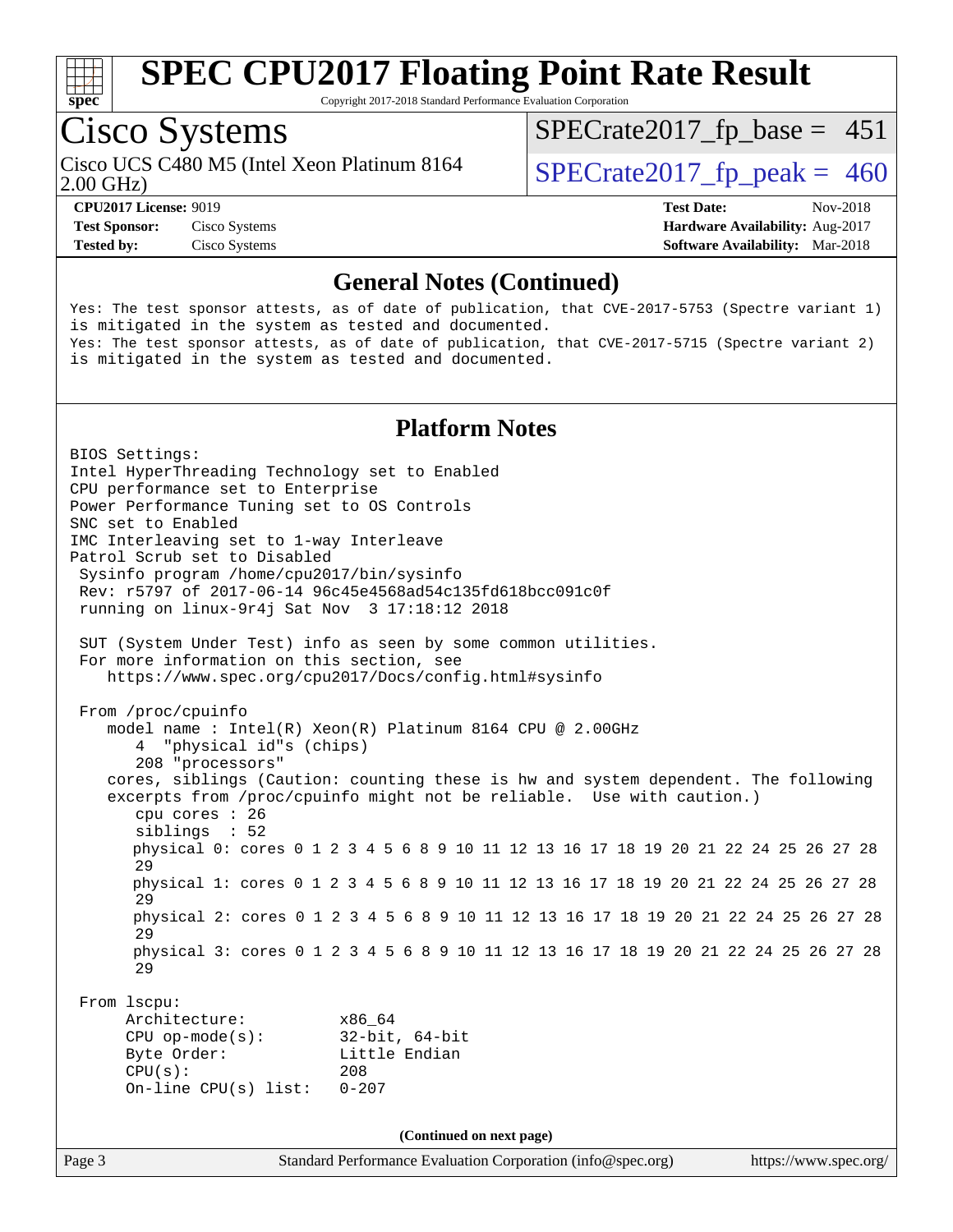

Copyright 2017-2018 Standard Performance Evaluation Corporation

# Cisco Systems

2.00 GHz) Cisco UCS C480 M5 (Intel Xeon Platinum 8164  $SPECrate2017_fp\_peak = 460$ 

[SPECrate2017\\_fp\\_base =](http://www.spec.org/auto/cpu2017/Docs/result-fields.html#SPECrate2017fpbase) 451

**[CPU2017 License:](http://www.spec.org/auto/cpu2017/Docs/result-fields.html#CPU2017License)** 9019 **[Test Date:](http://www.spec.org/auto/cpu2017/Docs/result-fields.html#TestDate)** Nov-2018 **[Test Sponsor:](http://www.spec.org/auto/cpu2017/Docs/result-fields.html#TestSponsor)** Cisco Systems **[Hardware Availability:](http://www.spec.org/auto/cpu2017/Docs/result-fields.html#HardwareAvailability)** Aug-2017 **[Tested by:](http://www.spec.org/auto/cpu2017/Docs/result-fields.html#Testedby)** Cisco Systems **[Software Availability:](http://www.spec.org/auto/cpu2017/Docs/result-fields.html#SoftwareAvailability)** Mar-2018

#### **[Platform Notes \(Continued\)](http://www.spec.org/auto/cpu2017/Docs/result-fields.html#PlatformNotes)**

| Thread(s) per core:                                                                  | 2                                                                                    |  |  |  |  |  |  |
|--------------------------------------------------------------------------------------|--------------------------------------------------------------------------------------|--|--|--|--|--|--|
| Core(s) per socket:                                                                  | 26                                                                                   |  |  |  |  |  |  |
| Socket(s):                                                                           | 4                                                                                    |  |  |  |  |  |  |
| NUMA $node(s)$ :                                                                     | 8                                                                                    |  |  |  |  |  |  |
| Vendor ID:                                                                           | GenuineIntel                                                                         |  |  |  |  |  |  |
| CPU family:                                                                          | 6                                                                                    |  |  |  |  |  |  |
| Model:                                                                               | 85                                                                                   |  |  |  |  |  |  |
| Model name:                                                                          | $Intel(R) Xeon(R) Platinum 8164 CPU @ 2.00GHz$                                       |  |  |  |  |  |  |
| Stepping:                                                                            | 4                                                                                    |  |  |  |  |  |  |
| CPU MHz:                                                                             | 1970.316                                                                             |  |  |  |  |  |  |
| $CPU$ max $MHz$ :                                                                    | 3700.0000                                                                            |  |  |  |  |  |  |
| CPU min MHz:                                                                         | 1000.0000                                                                            |  |  |  |  |  |  |
| BogoMIPS:                                                                            | 3995.73                                                                              |  |  |  |  |  |  |
| Virtualization:                                                                      | $VT - x$                                                                             |  |  |  |  |  |  |
| L1d cache:                                                                           | 32K                                                                                  |  |  |  |  |  |  |
| Lli cache:                                                                           | 32K                                                                                  |  |  |  |  |  |  |
| $L2$ cache:                                                                          | 1024K                                                                                |  |  |  |  |  |  |
| L3 cache:                                                                            | 36608K                                                                               |  |  |  |  |  |  |
| NUMA node0 CPU(s):                                                                   | $0-3, 7-9, 13-15, 20-22, 104-107, 111-113, 117-119, 124-126$                         |  |  |  |  |  |  |
| NUMA nodel CPU(s):                                                                   | 4-6, 10-12, 16-19, 23-25, 108-110, 114-116, 120-123, 127-129                         |  |  |  |  |  |  |
| NUMA node2 CPU(s):                                                                   | 26-29, 33-35, 39-41, 46-48, 130-133, 137-139, 143-145, 150-152                       |  |  |  |  |  |  |
| NUMA node3 CPU(s):                                                                   | 30-32, 36-38, 42-45, 49-51, 134-136, 140-142, 146-149, 153-155                       |  |  |  |  |  |  |
| NUMA $node4$ $CPU(s):$                                                               | 52-55, 59-61, 65-67, 72-74, 156-159, 163-165, 169-171, 176-178                       |  |  |  |  |  |  |
| NUMA $node5$ $CPU(s)$ :                                                              | 56-58, 62-64, 68-71, 75-77, 160-162, 166-168, 172-175, 179-181                       |  |  |  |  |  |  |
| NUMA node6 CPU(s):                                                                   | 78-81, 85-87, 91-93, 98-100, 182-185, 189-191, 195-197, 202-204                      |  |  |  |  |  |  |
| NUMA $node7$ CPU $(s)$ :                                                             | 82-84, 88-90, 94-97, 101-103, 186-188, 192-194, 198-201, 205-207                     |  |  |  |  |  |  |
| Flags:                                                                               | fpu vme de pse tsc msr pae mce cx8 apic sep mtrr pge mca cmov                        |  |  |  |  |  |  |
|                                                                                      | pat pse36 clflush dts acpi mmx fxsr sse sse2 ss ht tm pbe syscall nx pdpelgb rdtscp  |  |  |  |  |  |  |
|                                                                                      | lm constant_tsc art arch_perfmon pebs bts rep_good nopl xtopology nonstop_tsc        |  |  |  |  |  |  |
|                                                                                      | aperfmperf eagerfpu pni pclmulqdq dtes64 monitor ds_cpl vmx smx est tm2 ssse3 sdbg   |  |  |  |  |  |  |
|                                                                                      | fma cx16 xtpr pdcm pcid dca sse4_1 sse4_2 x2apic movbe popcnt tsc_deadline_timer aes |  |  |  |  |  |  |
|                                                                                      | xsave avx f16c rdrand lahf_lm abm 3dnowprefetch ida arat epb invpcid_single pln pts  |  |  |  |  |  |  |
| dtherm hwp hwp_act_window hwp_epp hwp_pkg_req intel_pt rsb_ctxsw spec_ctrl stibp     |                                                                                      |  |  |  |  |  |  |
|                                                                                      | retpoline kaiser tpr_shadow vnmi flexpriority ept vpid fsgsbase tsc_adjust bmil hle  |  |  |  |  |  |  |
|                                                                                      | avx2 smep bmi2 erms invpcid rtm cqm mpx avx512f avx512dq rdseed adx smap clflushopt  |  |  |  |  |  |  |
|                                                                                      | clwb avx512cd avx512bw avx512vl xsaveopt xsavec xgetbvl cqm_llc cqm_occup_llc        |  |  |  |  |  |  |
|                                                                                      |                                                                                      |  |  |  |  |  |  |
| /proc/cpuinfo cache data                                                             |                                                                                      |  |  |  |  |  |  |
| cache size : 36608 KB                                                                |                                                                                      |  |  |  |  |  |  |
|                                                                                      |                                                                                      |  |  |  |  |  |  |
| From numactl --hardware                                                              | WARNING: a numactl 'node' might or might not correspond to a                         |  |  |  |  |  |  |
| physical chip.                                                                       |                                                                                      |  |  |  |  |  |  |
| available: 8 nodes (0-7)                                                             |                                                                                      |  |  |  |  |  |  |
| node 0 cpus: 0 1 2 3 7 8 9 13 14 15 20 21 22 104 105 106 107 111 112 113 117 118 119 |                                                                                      |  |  |  |  |  |  |
| 124 125 126                                                                          |                                                                                      |  |  |  |  |  |  |
| node 0 size: 192094 MB                                                               |                                                                                      |  |  |  |  |  |  |
| node 0 free: 191897 MB                                                               |                                                                                      |  |  |  |  |  |  |
|                                                                                      |                                                                                      |  |  |  |  |  |  |
| (Continued on next page)                                                             |                                                                                      |  |  |  |  |  |  |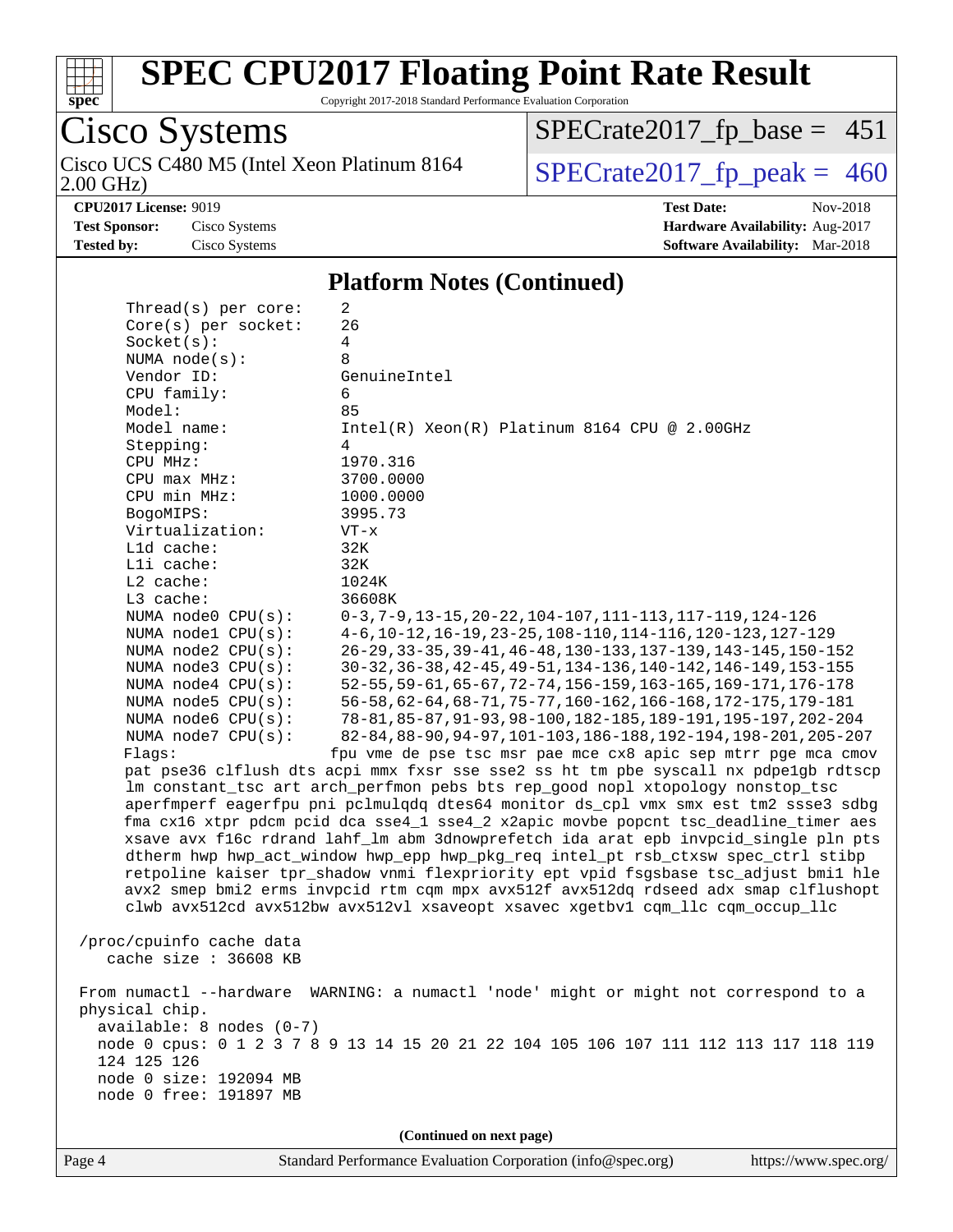

Copyright 2017-2018 Standard Performance Evaluation Corporation

## Cisco Systems

2.00 GHz) Cisco UCS C480 M5 (Intel Xeon Platinum 8164  $\vert$  [SPECrate2017\\_fp\\_peak =](http://www.spec.org/auto/cpu2017/Docs/result-fields.html#SPECrate2017fppeak) 460

 $SPECTate2017_fp\_base = 451$ 

**[Test Sponsor:](http://www.spec.org/auto/cpu2017/Docs/result-fields.html#TestSponsor)** Cisco Systems **[Hardware Availability:](http://www.spec.org/auto/cpu2017/Docs/result-fields.html#HardwareAvailability)** Aug-2017

**[CPU2017 License:](http://www.spec.org/auto/cpu2017/Docs/result-fields.html#CPU2017License)** 9019 **[Test Date:](http://www.spec.org/auto/cpu2017/Docs/result-fields.html#TestDate)** Nov-2018 **[Tested by:](http://www.spec.org/auto/cpu2017/Docs/result-fields.html#Testedby)** Cisco Systems **[Software Availability:](http://www.spec.org/auto/cpu2017/Docs/result-fields.html#SoftwareAvailability)** Mar-2018

#### **[Platform Notes \(Continued\)](http://www.spec.org/auto/cpu2017/Docs/result-fields.html#PlatformNotes)**

Page 5 Standard Performance Evaluation Corporation [\(info@spec.org\)](mailto:info@spec.org) <https://www.spec.org/>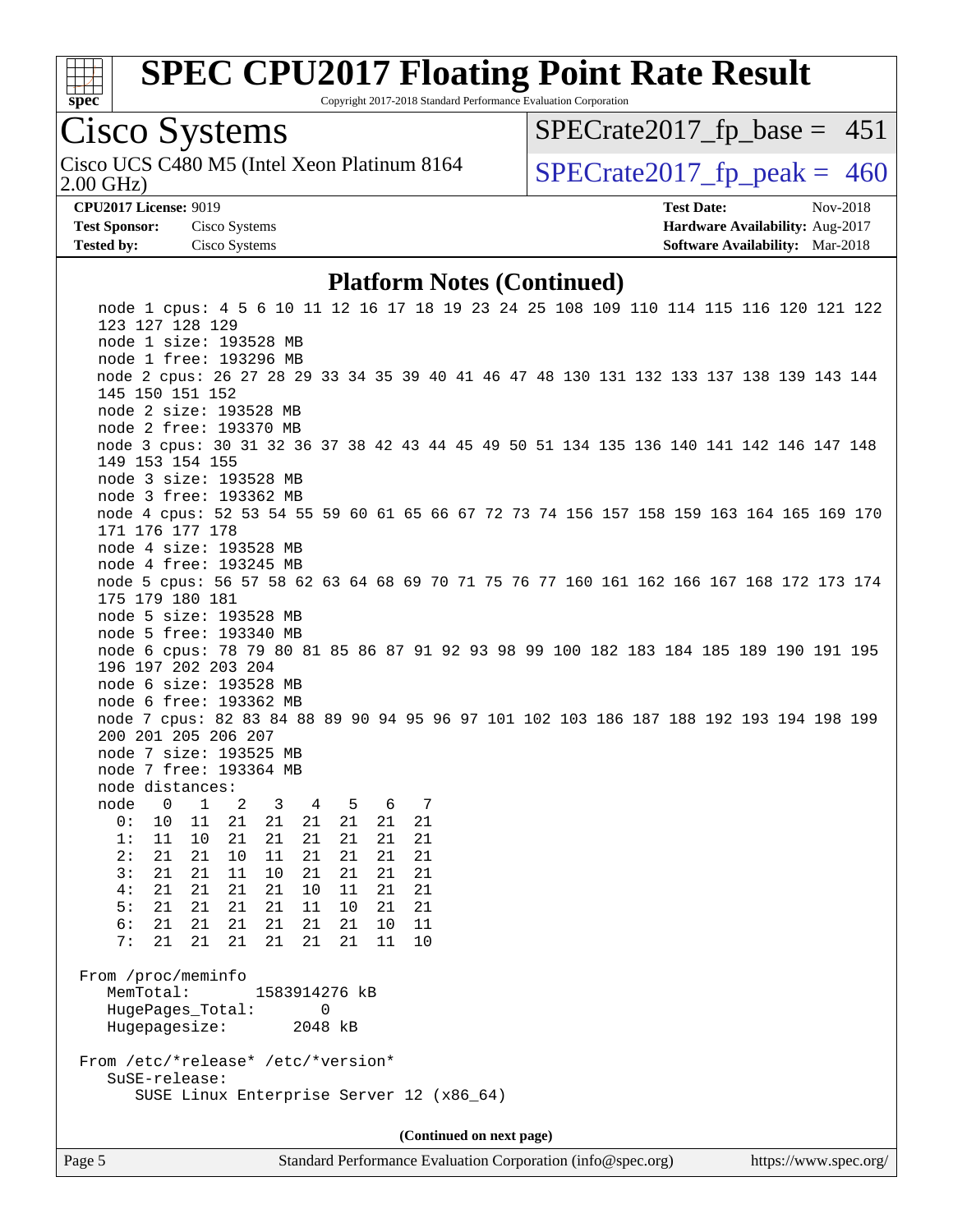

Copyright 2017-2018 Standard Performance Evaluation Corporation

## Cisco Systems

2.00 GHz) Cisco UCS C480 M5 (Intel Xeon Platinum 8164  $\vert$  [SPECrate2017\\_fp\\_peak =](http://www.spec.org/auto/cpu2017/Docs/result-fields.html#SPECrate2017fppeak) 460

 $SPECTate2017_fp\_base = 451$ 

**[Tested by:](http://www.spec.org/auto/cpu2017/Docs/result-fields.html#Testedby)** Cisco Systems **[Software Availability:](http://www.spec.org/auto/cpu2017/Docs/result-fields.html#SoftwareAvailability)** Mar-2018

**[CPU2017 License:](http://www.spec.org/auto/cpu2017/Docs/result-fields.html#CPU2017License)** 9019 **[Test Date:](http://www.spec.org/auto/cpu2017/Docs/result-fields.html#TestDate)** Nov-2018 **[Test Sponsor:](http://www.spec.org/auto/cpu2017/Docs/result-fields.html#TestSponsor)** Cisco Systems **[Hardware Availability:](http://www.spec.org/auto/cpu2017/Docs/result-fields.html#HardwareAvailability)** Aug-2017

#### **[Platform Notes \(Continued\)](http://www.spec.org/auto/cpu2017/Docs/result-fields.html#PlatformNotes)**

 VERSION = 12 PATCHLEVEL = 2 # This file is deprecated and will be removed in a future service pack or release. # Please check /etc/os-release for details about this release. os-release: NAME="SLES" VERSION="12-SP2" VERSION\_ID="12.2" PRETTY\_NAME="SUSE Linux Enterprise Server 12 SP2" ID="sles" ANSI\_COLOR="0;32" CPE\_NAME="cpe:/o:suse:sles:12:sp2" uname -a: Linux linux-9r4j 4.4.120-92.70-default #1 SMP Wed Mar 14 15:59:43 UTC 2018 (52a83de) x86\_64 x86\_64 x86\_64 GNU/Linux run-level 3 Nov 3 16:49 SPEC is set to: /home/cpu2017 Filesystem Type Size Used Avail Use% Mounted on /dev/sda1 xfs 930G 460G 471G 50% / Additional information from dmidecode follows. WARNING: Use caution when you interpret this section. The 'dmidecode' program reads system data which is "intended to allow hardware to be accurately determined", but the intent may not be met, as there are frequent changes to hardware, firmware, and the "DMTF SMBIOS" standard. BIOS Cisco Systems, Inc. C480M5.3.1.3e.0.0613181101 06/13/2018 Memory: 48x 0xCE00 M393A4K40BB2-CTD 32 GB 2 rank 2666 (End of data from sysinfo program) **[Compiler Version Notes](http://www.spec.org/auto/cpu2017/Docs/result-fields.html#CompilerVersionNotes)** ============================================================================== CC 519.1bm  $r(base)$  538.imagick  $r(base, peak)$  544.nab  $r(base, peak)$ ----------------------------------------------------------------------------- icc (ICC) 18.0.2 20180210 Copyright (C) 1985-2018 Intel Corporation. All rights reserved. ------------------------------------------------------------------------------ ============================================================================== CC 519.lbm\_r(peak) ----------------------------------------------------------------------------- icc (ICC) 18.0.2 20180210

**(Continued on next page)**

Page 6 Standard Performance Evaluation Corporation [\(info@spec.org\)](mailto:info@spec.org) <https://www.spec.org/>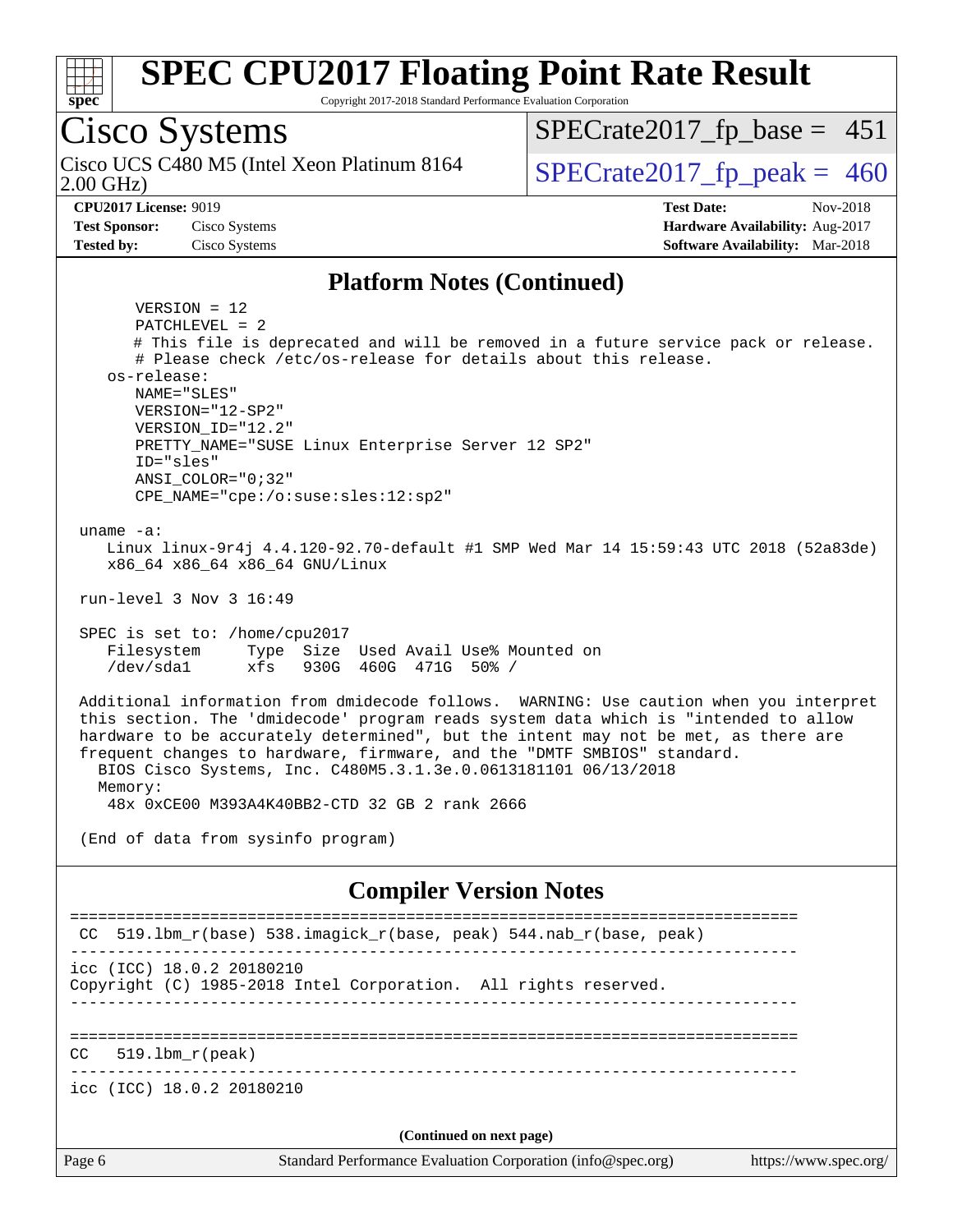

Copyright 2017-2018 Standard Performance Evaluation Corporation

# Cisco Systems<br>Cisco UCS C480 M5 (Intel Xeon Platinum 8164

2.00 GHz)

[SPECrate2017\\_fp\\_base =](http://www.spec.org/auto/cpu2017/Docs/result-fields.html#SPECrate2017fpbase) 451

 $SPECTate 2017_fp\_peak = 460$ 

**[CPU2017 License:](http://www.spec.org/auto/cpu2017/Docs/result-fields.html#CPU2017License)** 9019

**[Test Sponsor:](http://www.spec.org/auto/cpu2017/Docs/result-fields.html#TestSponsor)** Cisco Systems **[Tested by:](http://www.spec.org/auto/cpu2017/Docs/result-fields.html#Testedby)** Cisco Systems

| <b>Test Date:</b>                      | Nov-2018 |
|----------------------------------------|----------|
| <b>Hardware Availability: Aug-2017</b> |          |
| <b>Software Availability:</b> Mar-2018 |          |

### **[Compiler Version Notes \(Continued\)](http://www.spec.org/auto/cpu2017/Docs/result-fields.html#CompilerVersionNotes)**

| Page 7                                                                                                                                                                                        | Standard Performance Evaluation Corporation (info@spec.org) | https://www.spec.org/ |  |  |  |  |  |
|-----------------------------------------------------------------------------------------------------------------------------------------------------------------------------------------------|-------------------------------------------------------------|-----------------------|--|--|--|--|--|
| (Continued on next page)                                                                                                                                                                      |                                                             |                       |  |  |  |  |  |
|                                                                                                                                                                                               |                                                             |                       |  |  |  |  |  |
| ifort (IFORT) 18.0.2 20180210<br>Copyright (C) 1985-2018 Intel Corporation. All rights reserved.<br>------------                                                                              |                                                             |                       |  |  |  |  |  |
| icc (ICC) 18.0.2 20180210<br>Copyright (C) 1985-2018 Intel Corporation. All rights reserved.                                                                                                  |                                                             |                       |  |  |  |  |  |
| icpc (ICC) 18.0.2 20180210<br>Copyright (C) 1985-2018 Intel Corporation. All rights reserved.                                                                                                 |                                                             |                       |  |  |  |  |  |
| FC 507.cactuBSSN_r(base, peak)                                                                                                                                                                |                                                             |                       |  |  |  |  |  |
|                                                                                                                                                                                               |                                                             |                       |  |  |  |  |  |
| icpc (ICC) 18.0.2 20180210<br>Copyright (C) 1985-2018 Intel Corporation. All rights reserved.<br>icc (ICC) 18.0.2 20180210<br>Copyright (C) 1985-2018 Intel Corporation. All rights reserved. |                                                             |                       |  |  |  |  |  |
| $CC = 511. povray_r (peak)$                                                                                                                                                                   |                                                             |                       |  |  |  |  |  |
|                                                                                                                                                                                               |                                                             |                       |  |  |  |  |  |
| icc (ICC) 18.0.2 20180210<br>Copyright (C) 1985-2018 Intel Corporation. All rights reserved.                                                                                                  |                                                             |                       |  |  |  |  |  |
| icpc (ICC) 18.0.2 20180210<br>Copyright (C) 1985-2018 Intel Corporation. All rights reserved.                                                                                                 |                                                             |                       |  |  |  |  |  |
| CC 511.povray_r(base) 526.blender_r(base, peak)                                                                                                                                               |                                                             |                       |  |  |  |  |  |
| icpc (ICC) 18.0.2 20180210<br>Copyright (C) 1985-2018 Intel Corporation. All rights reserved.                                                                                                 |                                                             |                       |  |  |  |  |  |
| $CXXC 508.namd_r (peak)$                                                                                                                                                                      |                                                             |                       |  |  |  |  |  |
| ______________________________                                                                                                                                                                |                                                             |                       |  |  |  |  |  |
| ----------------------------<br>icpc (ICC) 18.0.2 20180210<br>Copyright (C) 1985-2018 Intel Corporation. All rights reserved.                                                                 |                                                             |                       |  |  |  |  |  |
| CXXC 508.namd_r(base) 510.parest_r(base, peak)                                                                                                                                                |                                                             |                       |  |  |  |  |  |
|                                                                                                                                                                                               |                                                             |                       |  |  |  |  |  |
| Copyright (C) 1985-2018 Intel Corporation. All rights reserved.                                                                                                                               |                                                             |                       |  |  |  |  |  |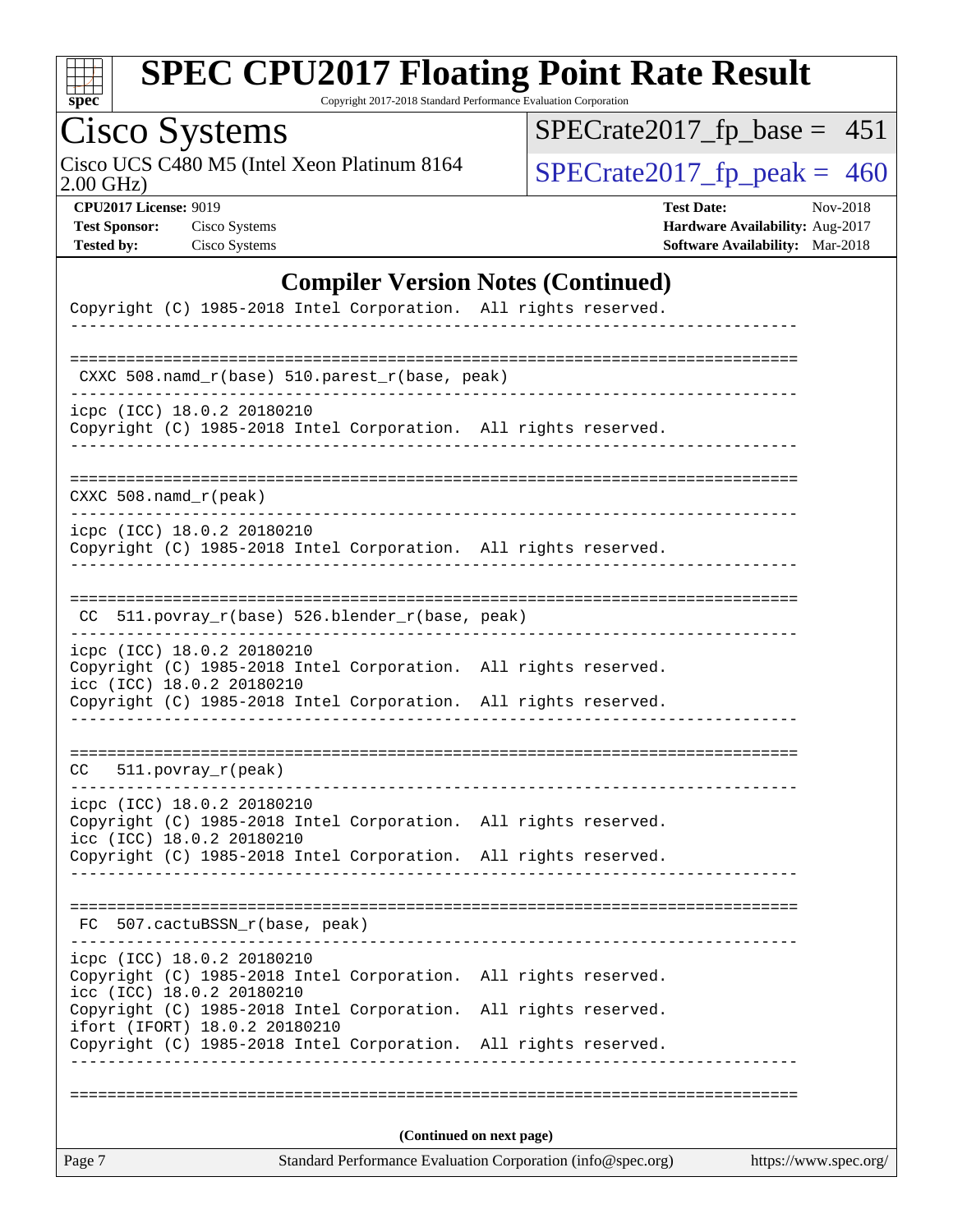

Copyright 2017-2018 Standard Performance Evaluation Corporation

# Cisco Systems<br>Cisco UCS C480 M5 (Intel Xeon Platinum 8164

[SPECrate2017\\_fp\\_base =](http://www.spec.org/auto/cpu2017/Docs/result-fields.html#SPECrate2017fpbase) 451

2.00 GHz)

 $SPECTate 2017_fp\_peak = 460$ 

**[Tested by:](http://www.spec.org/auto/cpu2017/Docs/result-fields.html#Testedby)** Cisco Systems **[Software Availability:](http://www.spec.org/auto/cpu2017/Docs/result-fields.html#SoftwareAvailability)** Mar-2018

**[CPU2017 License:](http://www.spec.org/auto/cpu2017/Docs/result-fields.html#CPU2017License)** 9019 **[Test Date:](http://www.spec.org/auto/cpu2017/Docs/result-fields.html#TestDate)** Nov-2018 **[Test Sponsor:](http://www.spec.org/auto/cpu2017/Docs/result-fields.html#TestSponsor)** Cisco Systems **[Hardware Availability:](http://www.spec.org/auto/cpu2017/Docs/result-fields.html#HardwareAvailability)** Aug-2017

### **[Compiler Version Notes \(Continued\)](http://www.spec.org/auto/cpu2017/Docs/result-fields.html#CompilerVersionNotes)**

|                                                            | FC 503.bwaves_r(base, peak) 549.fotonik3d_r(base, peak) 554.roms_r(base)                                                           |
|------------------------------------------------------------|------------------------------------------------------------------------------------------------------------------------------------|
| ifort (IFORT) 18.0.2 20180210                              | Copyright (C) 1985-2018 Intel Corporation. All rights reserved.                                                                    |
| $FC$ 554. roms $r$ (peak)                                  |                                                                                                                                    |
| ifort (IFORT) 18.0.2 20180210                              | Copyright (C) 1985-2018 Intel Corporation. All rights reserved.                                                                    |
| CC $521.$ wrf r(base) 527.cam4 r(base)                     |                                                                                                                                    |
| ifort (IFORT) 18.0.2 20180210<br>icc (ICC) 18.0.2 20180210 | Copyright (C) 1985-2018 Intel Corporation. All rights reserved.<br>Copyright (C) 1985-2018 Intel Corporation. All rights reserved. |
| $CC = 521$ .wrf $r(\text{peak})$ 527.cam4 $r(\text{peak})$ |                                                                                                                                    |
| ifort (IFORT) 18.0.2 20180210<br>icc (ICC) 18.0.2 20180210 | Copyright (C) 1985-2018 Intel Corporation. All rights reserved.<br>Copyright (C) 1985-2018 Intel Corporation. All rights reserved. |

## **[Base Compiler Invocation](http://www.spec.org/auto/cpu2017/Docs/result-fields.html#BaseCompilerInvocation)**

[C benchmarks](http://www.spec.org/auto/cpu2017/Docs/result-fields.html#Cbenchmarks): [icc -m64 -std=c11](http://www.spec.org/cpu2017/results/res2018q4/cpu2017-20181113-09733.flags.html#user_CCbase_intel_icc_64bit_c11_33ee0cdaae7deeeab2a9725423ba97205ce30f63b9926c2519791662299b76a0318f32ddfffdc46587804de3178b4f9328c46fa7c2b0cd779d7a61945c91cd35)

[C++ benchmarks:](http://www.spec.org/auto/cpu2017/Docs/result-fields.html#CXXbenchmarks) [icpc -m64](http://www.spec.org/cpu2017/results/res2018q4/cpu2017-20181113-09733.flags.html#user_CXXbase_intel_icpc_64bit_4ecb2543ae3f1412ef961e0650ca070fec7b7afdcd6ed48761b84423119d1bf6bdf5cad15b44d48e7256388bc77273b966e5eb805aefd121eb22e9299b2ec9d9)

[Fortran benchmarks](http://www.spec.org/auto/cpu2017/Docs/result-fields.html#Fortranbenchmarks): [ifort -m64](http://www.spec.org/cpu2017/results/res2018q4/cpu2017-20181113-09733.flags.html#user_FCbase_intel_ifort_64bit_24f2bb282fbaeffd6157abe4f878425411749daecae9a33200eee2bee2fe76f3b89351d69a8130dd5949958ce389cf37ff59a95e7a40d588e8d3a57e0c3fd751)

[Benchmarks using both Fortran and C](http://www.spec.org/auto/cpu2017/Docs/result-fields.html#BenchmarksusingbothFortranandC): [ifort -m64](http://www.spec.org/cpu2017/results/res2018q4/cpu2017-20181113-09733.flags.html#user_CC_FCbase_intel_ifort_64bit_24f2bb282fbaeffd6157abe4f878425411749daecae9a33200eee2bee2fe76f3b89351d69a8130dd5949958ce389cf37ff59a95e7a40d588e8d3a57e0c3fd751) [icc -m64 -std=c11](http://www.spec.org/cpu2017/results/res2018q4/cpu2017-20181113-09733.flags.html#user_CC_FCbase_intel_icc_64bit_c11_33ee0cdaae7deeeab2a9725423ba97205ce30f63b9926c2519791662299b76a0318f32ddfffdc46587804de3178b4f9328c46fa7c2b0cd779d7a61945c91cd35)

**(Continued on next page)**

Page 8 Standard Performance Evaluation Corporation [\(info@spec.org\)](mailto:info@spec.org) <https://www.spec.org/>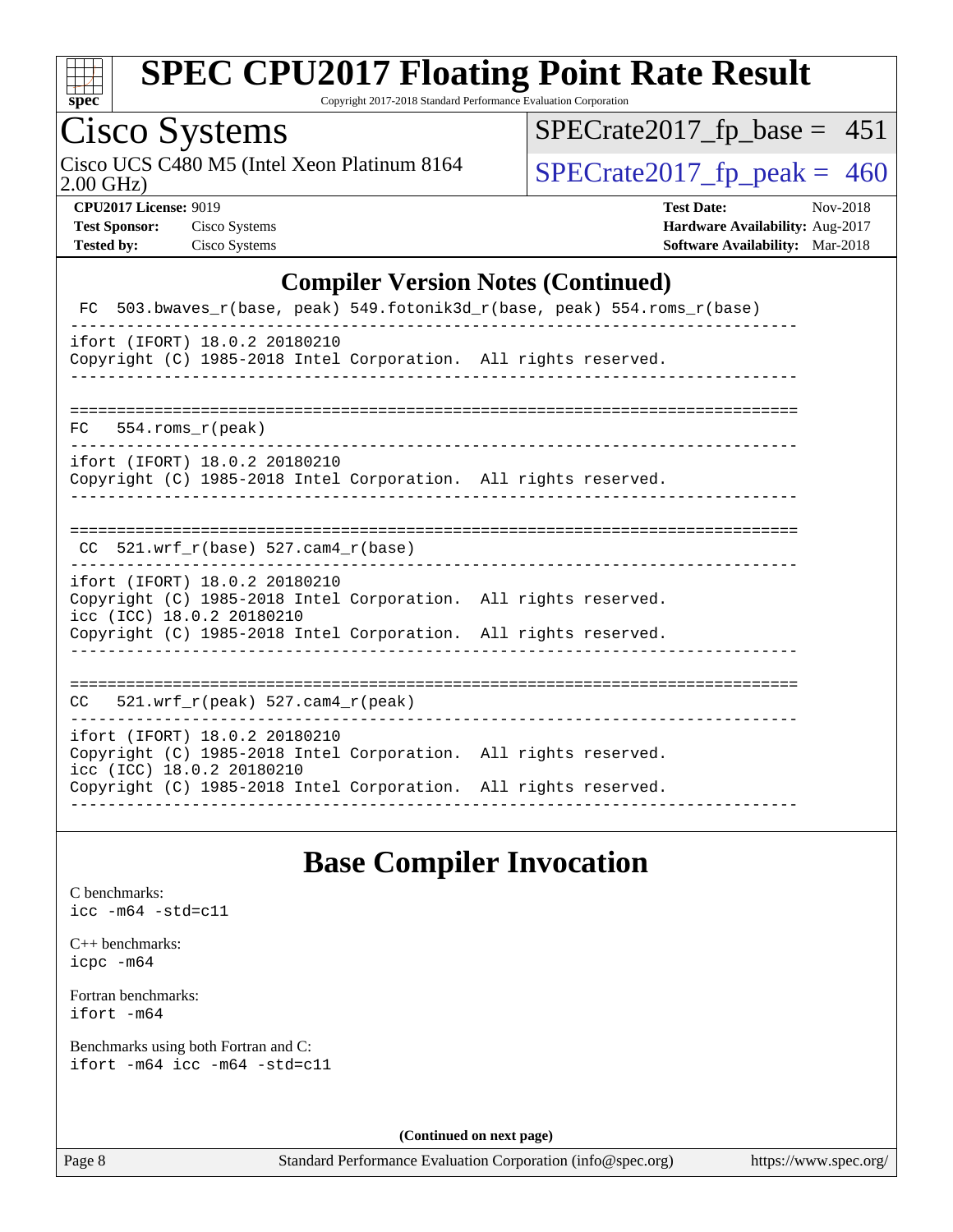

Copyright 2017-2018 Standard Performance Evaluation Corporation

## Cisco Systems

Cisco UCS C480 M5 (Intel Xeon Platinum 8164  $\vert$  [SPECrate2017\\_fp\\_peak =](http://www.spec.org/auto/cpu2017/Docs/result-fields.html#SPECrate2017fppeak) 460

 $SPECTate2017_fp\_base = 451$ 

2.00 GHz)

**[CPU2017 License:](http://www.spec.org/auto/cpu2017/Docs/result-fields.html#CPU2017License)** 9019 **[Test Date:](http://www.spec.org/auto/cpu2017/Docs/result-fields.html#TestDate)** Nov-2018 **[Test Sponsor:](http://www.spec.org/auto/cpu2017/Docs/result-fields.html#TestSponsor)** Cisco Systems **Cisco Systems [Hardware Availability:](http://www.spec.org/auto/cpu2017/Docs/result-fields.html#HardwareAvailability)** Aug-2017 **[Tested by:](http://www.spec.org/auto/cpu2017/Docs/result-fields.html#Testedby)** Cisco Systems **[Software Availability:](http://www.spec.org/auto/cpu2017/Docs/result-fields.html#SoftwareAvailability)** Mar-2018

## **[Base Compiler Invocation \(Continued\)](http://www.spec.org/auto/cpu2017/Docs/result-fields.html#BaseCompilerInvocation)**

[Benchmarks using both C and C++](http://www.spec.org/auto/cpu2017/Docs/result-fields.html#BenchmarksusingbothCandCXX): [icpc -m64](http://www.spec.org/cpu2017/results/res2018q4/cpu2017-20181113-09733.flags.html#user_CC_CXXbase_intel_icpc_64bit_4ecb2543ae3f1412ef961e0650ca070fec7b7afdcd6ed48761b84423119d1bf6bdf5cad15b44d48e7256388bc77273b966e5eb805aefd121eb22e9299b2ec9d9) [icc -m64 -std=c11](http://www.spec.org/cpu2017/results/res2018q4/cpu2017-20181113-09733.flags.html#user_CC_CXXbase_intel_icc_64bit_c11_33ee0cdaae7deeeab2a9725423ba97205ce30f63b9926c2519791662299b76a0318f32ddfffdc46587804de3178b4f9328c46fa7c2b0cd779d7a61945c91cd35)

[Benchmarks using Fortran, C, and C++:](http://www.spec.org/auto/cpu2017/Docs/result-fields.html#BenchmarksusingFortranCandCXX) [icpc -m64](http://www.spec.org/cpu2017/results/res2018q4/cpu2017-20181113-09733.flags.html#user_CC_CXX_FCbase_intel_icpc_64bit_4ecb2543ae3f1412ef961e0650ca070fec7b7afdcd6ed48761b84423119d1bf6bdf5cad15b44d48e7256388bc77273b966e5eb805aefd121eb22e9299b2ec9d9) [icc -m64 -std=c11](http://www.spec.org/cpu2017/results/res2018q4/cpu2017-20181113-09733.flags.html#user_CC_CXX_FCbase_intel_icc_64bit_c11_33ee0cdaae7deeeab2a9725423ba97205ce30f63b9926c2519791662299b76a0318f32ddfffdc46587804de3178b4f9328c46fa7c2b0cd779d7a61945c91cd35) [ifort -m64](http://www.spec.org/cpu2017/results/res2018q4/cpu2017-20181113-09733.flags.html#user_CC_CXX_FCbase_intel_ifort_64bit_24f2bb282fbaeffd6157abe4f878425411749daecae9a33200eee2bee2fe76f3b89351d69a8130dd5949958ce389cf37ff59a95e7a40d588e8d3a57e0c3fd751)

### **[Base Portability Flags](http://www.spec.org/auto/cpu2017/Docs/result-fields.html#BasePortabilityFlags)**

 503.bwaves\_r: [-DSPEC\\_LP64](http://www.spec.org/cpu2017/results/res2018q4/cpu2017-20181113-09733.flags.html#suite_basePORTABILITY503_bwaves_r_DSPEC_LP64) 507.cactuBSSN\_r: [-DSPEC\\_LP64](http://www.spec.org/cpu2017/results/res2018q4/cpu2017-20181113-09733.flags.html#suite_basePORTABILITY507_cactuBSSN_r_DSPEC_LP64) 508.namd\_r: [-DSPEC\\_LP64](http://www.spec.org/cpu2017/results/res2018q4/cpu2017-20181113-09733.flags.html#suite_basePORTABILITY508_namd_r_DSPEC_LP64) 510.parest\_r: [-DSPEC\\_LP64](http://www.spec.org/cpu2017/results/res2018q4/cpu2017-20181113-09733.flags.html#suite_basePORTABILITY510_parest_r_DSPEC_LP64) 511.povray\_r: [-DSPEC\\_LP64](http://www.spec.org/cpu2017/results/res2018q4/cpu2017-20181113-09733.flags.html#suite_basePORTABILITY511_povray_r_DSPEC_LP64) 519.lbm\_r: [-DSPEC\\_LP64](http://www.spec.org/cpu2017/results/res2018q4/cpu2017-20181113-09733.flags.html#suite_basePORTABILITY519_lbm_r_DSPEC_LP64) 521.wrf\_r: [-DSPEC\\_LP64](http://www.spec.org/cpu2017/results/res2018q4/cpu2017-20181113-09733.flags.html#suite_basePORTABILITY521_wrf_r_DSPEC_LP64) [-DSPEC\\_CASE\\_FLAG](http://www.spec.org/cpu2017/results/res2018q4/cpu2017-20181113-09733.flags.html#b521.wrf_r_baseCPORTABILITY_DSPEC_CASE_FLAG) [-convert big\\_endian](http://www.spec.org/cpu2017/results/res2018q4/cpu2017-20181113-09733.flags.html#user_baseFPORTABILITY521_wrf_r_convert_big_endian_c3194028bc08c63ac5d04de18c48ce6d347e4e562e8892b8bdbdc0214820426deb8554edfa529a3fb25a586e65a3d812c835984020483e7e73212c4d31a38223) 526.blender\_r: [-DSPEC\\_LP64](http://www.spec.org/cpu2017/results/res2018q4/cpu2017-20181113-09733.flags.html#suite_basePORTABILITY526_blender_r_DSPEC_LP64) [-DSPEC\\_LINUX](http://www.spec.org/cpu2017/results/res2018q4/cpu2017-20181113-09733.flags.html#b526.blender_r_baseCPORTABILITY_DSPEC_LINUX) [-funsigned-char](http://www.spec.org/cpu2017/results/res2018q4/cpu2017-20181113-09733.flags.html#user_baseCPORTABILITY526_blender_r_force_uchar_40c60f00ab013830e2dd6774aeded3ff59883ba5a1fc5fc14077f794d777847726e2a5858cbc7672e36e1b067e7e5c1d9a74f7176df07886a243d7cc18edfe67) 527.cam4\_r: [-DSPEC\\_LP64](http://www.spec.org/cpu2017/results/res2018q4/cpu2017-20181113-09733.flags.html#suite_basePORTABILITY527_cam4_r_DSPEC_LP64) [-DSPEC\\_CASE\\_FLAG](http://www.spec.org/cpu2017/results/res2018q4/cpu2017-20181113-09733.flags.html#b527.cam4_r_baseCPORTABILITY_DSPEC_CASE_FLAG) 538.imagick\_r: [-DSPEC\\_LP64](http://www.spec.org/cpu2017/results/res2018q4/cpu2017-20181113-09733.flags.html#suite_basePORTABILITY538_imagick_r_DSPEC_LP64) 544.nab\_r: [-DSPEC\\_LP64](http://www.spec.org/cpu2017/results/res2018q4/cpu2017-20181113-09733.flags.html#suite_basePORTABILITY544_nab_r_DSPEC_LP64) 549.fotonik3d\_r: [-DSPEC\\_LP64](http://www.spec.org/cpu2017/results/res2018q4/cpu2017-20181113-09733.flags.html#suite_basePORTABILITY549_fotonik3d_r_DSPEC_LP64) 554.roms\_r: [-DSPEC\\_LP64](http://www.spec.org/cpu2017/results/res2018q4/cpu2017-20181113-09733.flags.html#suite_basePORTABILITY554_roms_r_DSPEC_LP64)

### **[Base Optimization Flags](http://www.spec.org/auto/cpu2017/Docs/result-fields.html#BaseOptimizationFlags)**

[C benchmarks](http://www.spec.org/auto/cpu2017/Docs/result-fields.html#Cbenchmarks):

[-xCORE-AVX2](http://www.spec.org/cpu2017/results/res2018q4/cpu2017-20181113-09733.flags.html#user_CCbase_f-xCORE-AVX2) [-ipo](http://www.spec.org/cpu2017/results/res2018q4/cpu2017-20181113-09733.flags.html#user_CCbase_f-ipo) [-O3](http://www.spec.org/cpu2017/results/res2018q4/cpu2017-20181113-09733.flags.html#user_CCbase_f-O3) [-no-prec-div](http://www.spec.org/cpu2017/results/res2018q4/cpu2017-20181113-09733.flags.html#user_CCbase_f-no-prec-div) [-qopt-prefetch](http://www.spec.org/cpu2017/results/res2018q4/cpu2017-20181113-09733.flags.html#user_CCbase_f-qopt-prefetch) [-ffinite-math-only](http://www.spec.org/cpu2017/results/res2018q4/cpu2017-20181113-09733.flags.html#user_CCbase_f_finite_math_only_cb91587bd2077682c4b38af759c288ed7c732db004271a9512da14a4f8007909a5f1427ecbf1a0fb78ff2a814402c6114ac565ca162485bbcae155b5e4258871) [-qopt-mem-layout-trans=3](http://www.spec.org/cpu2017/results/res2018q4/cpu2017-20181113-09733.flags.html#user_CCbase_f-qopt-mem-layout-trans_de80db37974c74b1f0e20d883f0b675c88c3b01e9d123adea9b28688d64333345fb62bc4a798493513fdb68f60282f9a726aa07f478b2f7113531aecce732043)

[C++ benchmarks:](http://www.spec.org/auto/cpu2017/Docs/result-fields.html#CXXbenchmarks)

[-xCORE-AVX2](http://www.spec.org/cpu2017/results/res2018q4/cpu2017-20181113-09733.flags.html#user_CXXbase_f-xCORE-AVX2) [-ipo](http://www.spec.org/cpu2017/results/res2018q4/cpu2017-20181113-09733.flags.html#user_CXXbase_f-ipo) [-O3](http://www.spec.org/cpu2017/results/res2018q4/cpu2017-20181113-09733.flags.html#user_CXXbase_f-O3) [-no-prec-div](http://www.spec.org/cpu2017/results/res2018q4/cpu2017-20181113-09733.flags.html#user_CXXbase_f-no-prec-div) [-qopt-prefetch](http://www.spec.org/cpu2017/results/res2018q4/cpu2017-20181113-09733.flags.html#user_CXXbase_f-qopt-prefetch) [-ffinite-math-only](http://www.spec.org/cpu2017/results/res2018q4/cpu2017-20181113-09733.flags.html#user_CXXbase_f_finite_math_only_cb91587bd2077682c4b38af759c288ed7c732db004271a9512da14a4f8007909a5f1427ecbf1a0fb78ff2a814402c6114ac565ca162485bbcae155b5e4258871) [-qopt-mem-layout-trans=3](http://www.spec.org/cpu2017/results/res2018q4/cpu2017-20181113-09733.flags.html#user_CXXbase_f-qopt-mem-layout-trans_de80db37974c74b1f0e20d883f0b675c88c3b01e9d123adea9b28688d64333345fb62bc4a798493513fdb68f60282f9a726aa07f478b2f7113531aecce732043)

[Fortran benchmarks](http://www.spec.org/auto/cpu2017/Docs/result-fields.html#Fortranbenchmarks):

[-xCORE-AVX2](http://www.spec.org/cpu2017/results/res2018q4/cpu2017-20181113-09733.flags.html#user_FCbase_f-xCORE-AVX2) [-ipo](http://www.spec.org/cpu2017/results/res2018q4/cpu2017-20181113-09733.flags.html#user_FCbase_f-ipo) [-O3](http://www.spec.org/cpu2017/results/res2018q4/cpu2017-20181113-09733.flags.html#user_FCbase_f-O3) [-no-prec-div](http://www.spec.org/cpu2017/results/res2018q4/cpu2017-20181113-09733.flags.html#user_FCbase_f-no-prec-div) [-qopt-prefetch](http://www.spec.org/cpu2017/results/res2018q4/cpu2017-20181113-09733.flags.html#user_FCbase_f-qopt-prefetch) [-ffinite-math-only](http://www.spec.org/cpu2017/results/res2018q4/cpu2017-20181113-09733.flags.html#user_FCbase_f_finite_math_only_cb91587bd2077682c4b38af759c288ed7c732db004271a9512da14a4f8007909a5f1427ecbf1a0fb78ff2a814402c6114ac565ca162485bbcae155b5e4258871) [-qopt-mem-layout-trans=3](http://www.spec.org/cpu2017/results/res2018q4/cpu2017-20181113-09733.flags.html#user_FCbase_f-qopt-mem-layout-trans_de80db37974c74b1f0e20d883f0b675c88c3b01e9d123adea9b28688d64333345fb62bc4a798493513fdb68f60282f9a726aa07f478b2f7113531aecce732043) [-auto](http://www.spec.org/cpu2017/results/res2018q4/cpu2017-20181113-09733.flags.html#user_FCbase_f-auto) [-nostandard-realloc-lhs](http://www.spec.org/cpu2017/results/res2018q4/cpu2017-20181113-09733.flags.html#user_FCbase_f_2003_std_realloc_82b4557e90729c0f113870c07e44d33d6f5a304b4f63d4c15d2d0f1fab99f5daaed73bdb9275d9ae411527f28b936061aa8b9c8f2d63842963b95c9dd6426b8a)

[Benchmarks using both Fortran and C](http://www.spec.org/auto/cpu2017/Docs/result-fields.html#BenchmarksusingbothFortranandC):

```
-xCORE-AVX2 -ipo -O3 -no-prec-div -qopt-prefetch -ffinite-math-only
-qopt-mem-layout-trans=3 -auto -nostandard-realloc-lhs
```
[Benchmarks using both C and C++](http://www.spec.org/auto/cpu2017/Docs/result-fields.html#BenchmarksusingbothCandCXX): [-xCORE-AVX2](http://www.spec.org/cpu2017/results/res2018q4/cpu2017-20181113-09733.flags.html#user_CC_CXXbase_f-xCORE-AVX2) [-ipo](http://www.spec.org/cpu2017/results/res2018q4/cpu2017-20181113-09733.flags.html#user_CC_CXXbase_f-ipo) [-O3](http://www.spec.org/cpu2017/results/res2018q4/cpu2017-20181113-09733.flags.html#user_CC_CXXbase_f-O3) [-no-prec-div](http://www.spec.org/cpu2017/results/res2018q4/cpu2017-20181113-09733.flags.html#user_CC_CXXbase_f-no-prec-div) [-qopt-prefetch](http://www.spec.org/cpu2017/results/res2018q4/cpu2017-20181113-09733.flags.html#user_CC_CXXbase_f-qopt-prefetch) [-ffinite-math-only](http://www.spec.org/cpu2017/results/res2018q4/cpu2017-20181113-09733.flags.html#user_CC_CXXbase_f_finite_math_only_cb91587bd2077682c4b38af759c288ed7c732db004271a9512da14a4f8007909a5f1427ecbf1a0fb78ff2a814402c6114ac565ca162485bbcae155b5e4258871)

**(Continued on next page)**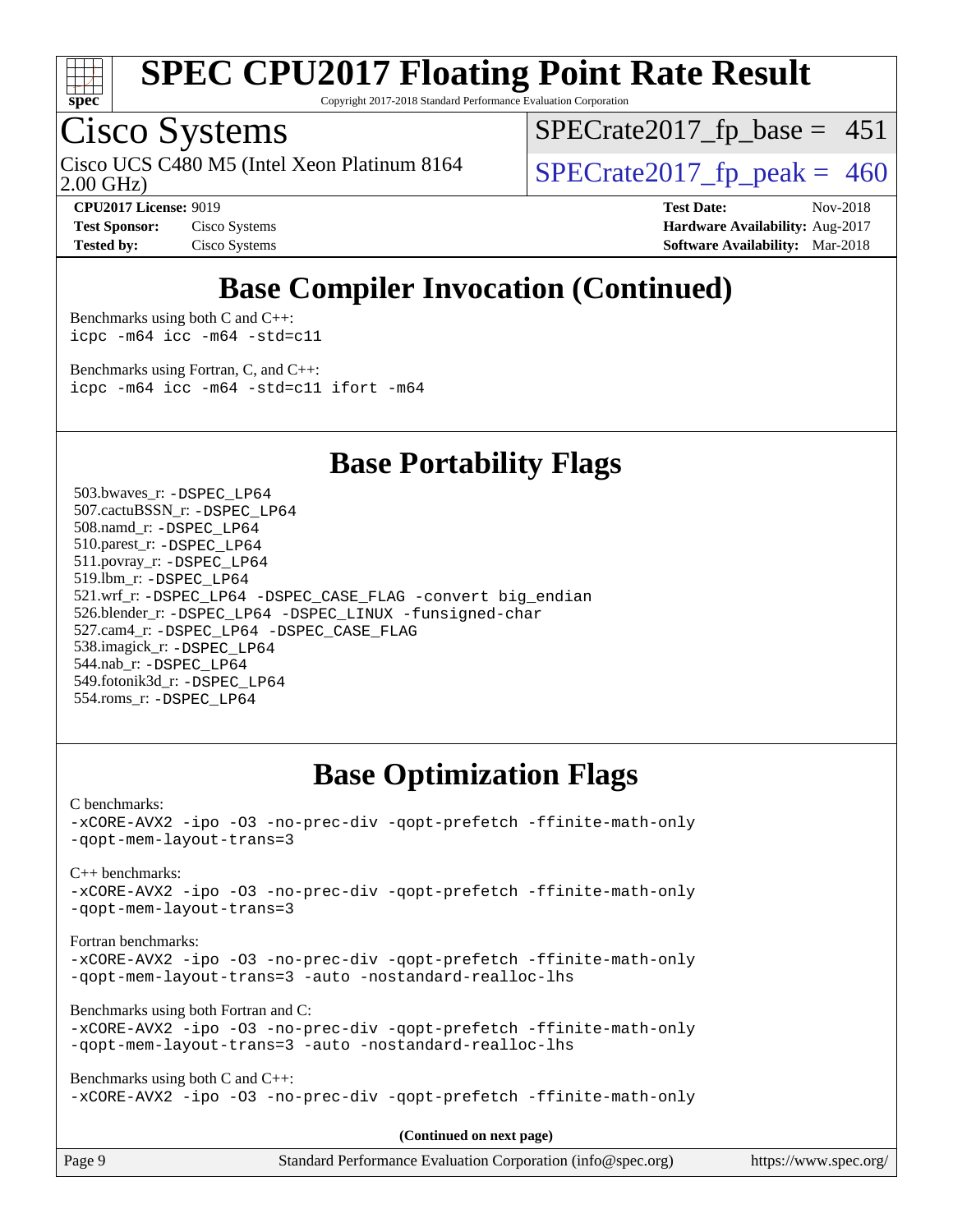

Copyright 2017-2018 Standard Performance Evaluation Corporation

## Cisco Systems

2.00 GHz) Cisco UCS C480 M5 (Intel Xeon Platinum 8164  $\vert$  [SPECrate2017\\_fp\\_peak =](http://www.spec.org/auto/cpu2017/Docs/result-fields.html#SPECrate2017fppeak) 460

 $SPECTate2017_fp\_base = 451$ 

**[Test Sponsor:](http://www.spec.org/auto/cpu2017/Docs/result-fields.html#TestSponsor)** Cisco Systems **[Hardware Availability:](http://www.spec.org/auto/cpu2017/Docs/result-fields.html#HardwareAvailability)** Aug-2017 **[Tested by:](http://www.spec.org/auto/cpu2017/Docs/result-fields.html#Testedby)** Cisco Systems **[Software Availability:](http://www.spec.org/auto/cpu2017/Docs/result-fields.html#SoftwareAvailability)** Mar-2018

**[CPU2017 License:](http://www.spec.org/auto/cpu2017/Docs/result-fields.html#CPU2017License)** 9019 **[Test Date:](http://www.spec.org/auto/cpu2017/Docs/result-fields.html#TestDate)** Nov-2018

## **[Base Optimization Flags \(Continued\)](http://www.spec.org/auto/cpu2017/Docs/result-fields.html#BaseOptimizationFlags)**

[Benchmarks using both C and C++](http://www.spec.org/auto/cpu2017/Docs/result-fields.html#BenchmarksusingbothCandCXX) (continued): [-qopt-mem-layout-trans=3](http://www.spec.org/cpu2017/results/res2018q4/cpu2017-20181113-09733.flags.html#user_CC_CXXbase_f-qopt-mem-layout-trans_de80db37974c74b1f0e20d883f0b675c88c3b01e9d123adea9b28688d64333345fb62bc4a798493513fdb68f60282f9a726aa07f478b2f7113531aecce732043)

[Benchmarks using Fortran, C, and C++:](http://www.spec.org/auto/cpu2017/Docs/result-fields.html#BenchmarksusingFortranCandCXX)

[-xCORE-AVX2](http://www.spec.org/cpu2017/results/res2018q4/cpu2017-20181113-09733.flags.html#user_CC_CXX_FCbase_f-xCORE-AVX2) [-ipo](http://www.spec.org/cpu2017/results/res2018q4/cpu2017-20181113-09733.flags.html#user_CC_CXX_FCbase_f-ipo) [-O3](http://www.spec.org/cpu2017/results/res2018q4/cpu2017-20181113-09733.flags.html#user_CC_CXX_FCbase_f-O3) [-no-prec-div](http://www.spec.org/cpu2017/results/res2018q4/cpu2017-20181113-09733.flags.html#user_CC_CXX_FCbase_f-no-prec-div) [-qopt-prefetch](http://www.spec.org/cpu2017/results/res2018q4/cpu2017-20181113-09733.flags.html#user_CC_CXX_FCbase_f-qopt-prefetch) [-ffinite-math-only](http://www.spec.org/cpu2017/results/res2018q4/cpu2017-20181113-09733.flags.html#user_CC_CXX_FCbase_f_finite_math_only_cb91587bd2077682c4b38af759c288ed7c732db004271a9512da14a4f8007909a5f1427ecbf1a0fb78ff2a814402c6114ac565ca162485bbcae155b5e4258871) [-qopt-mem-layout-trans=3](http://www.spec.org/cpu2017/results/res2018q4/cpu2017-20181113-09733.flags.html#user_CC_CXX_FCbase_f-qopt-mem-layout-trans_de80db37974c74b1f0e20d883f0b675c88c3b01e9d123adea9b28688d64333345fb62bc4a798493513fdb68f60282f9a726aa07f478b2f7113531aecce732043) [-auto](http://www.spec.org/cpu2017/results/res2018q4/cpu2017-20181113-09733.flags.html#user_CC_CXX_FCbase_f-auto) [-nostandard-realloc-lhs](http://www.spec.org/cpu2017/results/res2018q4/cpu2017-20181113-09733.flags.html#user_CC_CXX_FCbase_f_2003_std_realloc_82b4557e90729c0f113870c07e44d33d6f5a304b4f63d4c15d2d0f1fab99f5daaed73bdb9275d9ae411527f28b936061aa8b9c8f2d63842963b95c9dd6426b8a)

### **[Peak Compiler Invocation](http://www.spec.org/auto/cpu2017/Docs/result-fields.html#PeakCompilerInvocation)**

[C benchmarks](http://www.spec.org/auto/cpu2017/Docs/result-fields.html#Cbenchmarks): [icc -m64 -std=c11](http://www.spec.org/cpu2017/results/res2018q4/cpu2017-20181113-09733.flags.html#user_CCpeak_intel_icc_64bit_c11_33ee0cdaae7deeeab2a9725423ba97205ce30f63b9926c2519791662299b76a0318f32ddfffdc46587804de3178b4f9328c46fa7c2b0cd779d7a61945c91cd35)

[C++ benchmarks:](http://www.spec.org/auto/cpu2017/Docs/result-fields.html#CXXbenchmarks) [icpc -m64](http://www.spec.org/cpu2017/results/res2018q4/cpu2017-20181113-09733.flags.html#user_CXXpeak_intel_icpc_64bit_4ecb2543ae3f1412ef961e0650ca070fec7b7afdcd6ed48761b84423119d1bf6bdf5cad15b44d48e7256388bc77273b966e5eb805aefd121eb22e9299b2ec9d9)

[Fortran benchmarks](http://www.spec.org/auto/cpu2017/Docs/result-fields.html#Fortranbenchmarks): [ifort -m64](http://www.spec.org/cpu2017/results/res2018q4/cpu2017-20181113-09733.flags.html#user_FCpeak_intel_ifort_64bit_24f2bb282fbaeffd6157abe4f878425411749daecae9a33200eee2bee2fe76f3b89351d69a8130dd5949958ce389cf37ff59a95e7a40d588e8d3a57e0c3fd751)

[Benchmarks using both Fortran and C](http://www.spec.org/auto/cpu2017/Docs/result-fields.html#BenchmarksusingbothFortranandC): [ifort -m64](http://www.spec.org/cpu2017/results/res2018q4/cpu2017-20181113-09733.flags.html#user_CC_FCpeak_intel_ifort_64bit_24f2bb282fbaeffd6157abe4f878425411749daecae9a33200eee2bee2fe76f3b89351d69a8130dd5949958ce389cf37ff59a95e7a40d588e8d3a57e0c3fd751) [icc -m64 -std=c11](http://www.spec.org/cpu2017/results/res2018q4/cpu2017-20181113-09733.flags.html#user_CC_FCpeak_intel_icc_64bit_c11_33ee0cdaae7deeeab2a9725423ba97205ce30f63b9926c2519791662299b76a0318f32ddfffdc46587804de3178b4f9328c46fa7c2b0cd779d7a61945c91cd35)

[Benchmarks using both C and C++](http://www.spec.org/auto/cpu2017/Docs/result-fields.html#BenchmarksusingbothCandCXX): [icpc -m64](http://www.spec.org/cpu2017/results/res2018q4/cpu2017-20181113-09733.flags.html#user_CC_CXXpeak_intel_icpc_64bit_4ecb2543ae3f1412ef961e0650ca070fec7b7afdcd6ed48761b84423119d1bf6bdf5cad15b44d48e7256388bc77273b966e5eb805aefd121eb22e9299b2ec9d9) [icc -m64 -std=c11](http://www.spec.org/cpu2017/results/res2018q4/cpu2017-20181113-09733.flags.html#user_CC_CXXpeak_intel_icc_64bit_c11_33ee0cdaae7deeeab2a9725423ba97205ce30f63b9926c2519791662299b76a0318f32ddfffdc46587804de3178b4f9328c46fa7c2b0cd779d7a61945c91cd35)

[Benchmarks using Fortran, C, and C++:](http://www.spec.org/auto/cpu2017/Docs/result-fields.html#BenchmarksusingFortranCandCXX) [icpc -m64](http://www.spec.org/cpu2017/results/res2018q4/cpu2017-20181113-09733.flags.html#user_CC_CXX_FCpeak_intel_icpc_64bit_4ecb2543ae3f1412ef961e0650ca070fec7b7afdcd6ed48761b84423119d1bf6bdf5cad15b44d48e7256388bc77273b966e5eb805aefd121eb22e9299b2ec9d9) [icc -m64 -std=c11](http://www.spec.org/cpu2017/results/res2018q4/cpu2017-20181113-09733.flags.html#user_CC_CXX_FCpeak_intel_icc_64bit_c11_33ee0cdaae7deeeab2a9725423ba97205ce30f63b9926c2519791662299b76a0318f32ddfffdc46587804de3178b4f9328c46fa7c2b0cd779d7a61945c91cd35) [ifort -m64](http://www.spec.org/cpu2017/results/res2018q4/cpu2017-20181113-09733.flags.html#user_CC_CXX_FCpeak_intel_ifort_64bit_24f2bb282fbaeffd6157abe4f878425411749daecae9a33200eee2bee2fe76f3b89351d69a8130dd5949958ce389cf37ff59a95e7a40d588e8d3a57e0c3fd751)

## **[Peak Portability Flags](http://www.spec.org/auto/cpu2017/Docs/result-fields.html#PeakPortabilityFlags)**

Same as Base Portability Flags

## **[Peak Optimization Flags](http://www.spec.org/auto/cpu2017/Docs/result-fields.html#PeakOptimizationFlags)**

[C benchmarks](http://www.spec.org/auto/cpu2017/Docs/result-fields.html#Cbenchmarks):

```
 519.lbm_r: -prof-gen(pass 1) -prof-use(pass 2) -ipo -xCORE-AVX2 -O3
-no-prec-div -qopt-prefetch -ffinite-math-only
-qopt-mem-layout-trans=3
```
**(Continued on next page)**

Page 10 Standard Performance Evaluation Corporation [\(info@spec.org\)](mailto:info@spec.org) <https://www.spec.org/>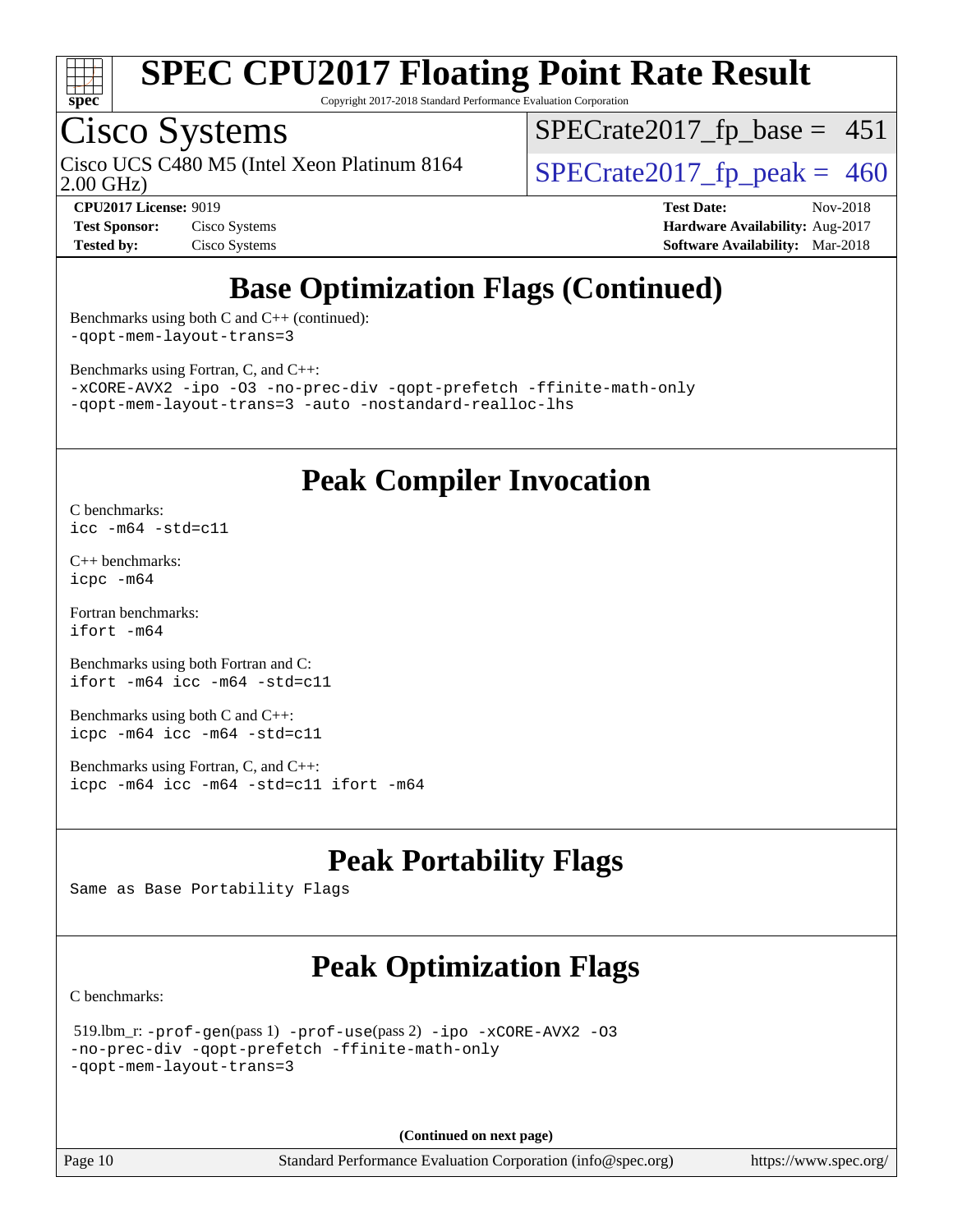

Copyright 2017-2018 Standard Performance Evaluation Corporation

## Cisco Systems

Cisco UCS C480 M5 (Intel Xeon Platinum 8164  $\vert$  [SPECrate2017\\_fp\\_peak =](http://www.spec.org/auto/cpu2017/Docs/result-fields.html#SPECrate2017fppeak) 460

 $SPECTate2017_fp\_base = 451$ 

2.00 GHz)

**[Tested by:](http://www.spec.org/auto/cpu2017/Docs/result-fields.html#Testedby)** Cisco Systems **[Software Availability:](http://www.spec.org/auto/cpu2017/Docs/result-fields.html#SoftwareAvailability)** Mar-2018

**[CPU2017 License:](http://www.spec.org/auto/cpu2017/Docs/result-fields.html#CPU2017License)** 9019 **[Test Date:](http://www.spec.org/auto/cpu2017/Docs/result-fields.html#TestDate)** Nov-2018 **[Test Sponsor:](http://www.spec.org/auto/cpu2017/Docs/result-fields.html#TestSponsor)** Cisco Systems **Cisco Systems [Hardware Availability:](http://www.spec.org/auto/cpu2017/Docs/result-fields.html#HardwareAvailability)** Aug-2017

## **[Peak Optimization Flags \(Continued\)](http://www.spec.org/auto/cpu2017/Docs/result-fields.html#PeakOptimizationFlags)**

```
 538.imagick_r: -xCORE-AVX2 -ipo -O3 -no-prec-div -qopt-prefetch
-ffinite-math-only -qopt-mem-layout-trans=3
 544.nab_r: Same as 538.imagick_r
C++ benchmarks: 
 508.namd_r: -prof-gen(pass 1) -prof-use(pass 2) -ipo -xCORE-AVX2 -O3
-no-prec-div -qopt-prefetch -ffinite-math-only
-qopt-mem-layout-trans=3
 510.parest_r: -xCORE-AVX2 -ipo -O3 -no-prec-div -qopt-prefetch
-ffinite-math-only -qopt-mem-layout-trans=3
Fortran benchmarks: 
 503.bwaves_r: -xCORE-AVX2 -ipo -O3 -no-prec-div -qopt-prefetch
-ffinite-math-only -qopt-mem-layout-trans=3 -auto
-nostandard-realloc-lhs
 549.fotonik3d_r: Same as 503.bwaves_r
 554.roms_r: -prof-gen(pass 1) -prof-use(pass 2) -ipo -xCORE-AVX2 -O3
-no-prec-div -qopt-prefetch -ffinite-math-only
-qopt-mem-layout-trans=3 -auto -nostandard-realloc-lhs
Benchmarks using both Fortran and C: 
-prof-gen(pass 1) -prof-use(pass 2) -ipo -xCORE-AVX2 -O3
-no-prec-div -qopt-prefetch -ffinite-math-only
-qopt-mem-layout-trans=3 -auto -nostandard-realloc-lhs
Benchmarks using both C and C++: 
 511.povray_r: -prof-gen(pass 1) -prof-use(pass 2) -ipo -xCORE-AVX2 -O3
-no-prec-div -qopt-prefetch -ffinite-math-only
-qopt-mem-layout-trans=3
 526.blender_r: -xCORE-AVX2 -ipo -O3 -no-prec-div -qopt-prefetch
-ffinite-math-only -qopt-mem-layout-trans=3
Benchmarks using Fortran, C, and C++: 
-xCORE-AVX2 -ipo -O3 -no-prec-div -qopt-prefetch -ffinite-math-only
-qopt-mem-layout-trans=3 -auto -nostandard-realloc-lhs
```